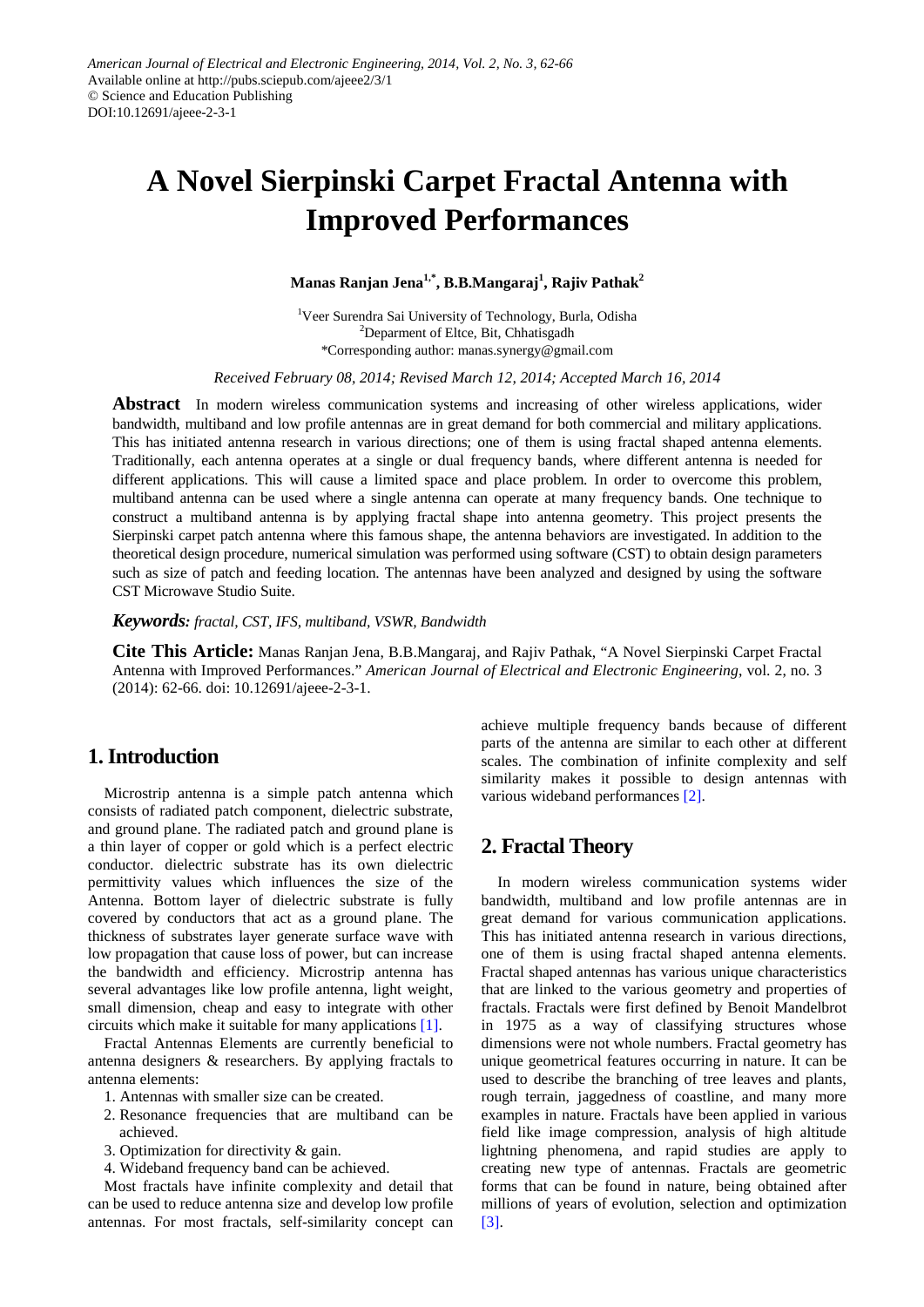The increase of wireless technology has motivated the designers to make new antenna design that can cover wide range of frequencies and can be useful for multipurpose. Due to the low cost, low profile and complex configuration it has gained interest for its application. Here we have designed an antenna that will be useful for multiband application. Fractal geometry is used for designing antenna that has been successfully applied to get wide range of bandwidth. Here, for designing of this antenna we use Sierpinski Carpet fractal geometry. A dual band antenna using a Sierpinski carpet fractal geometry is designed which covers the multiband characteristics of fractals [\[4\].](#page-4-3) 

Fractal antenna is widely used due to the following important facts [\[5\]:](#page-4-4)

- 1. Very broadband and multiband frequency response that derives from the inherent properties of the fractal geometry of the antenna.
- 2. Compact size compared to antennas of conventional designs, while maintaining good to excellent efficiencies and gains.
- 3. Mechanical simplicity and robustness; the characteristics of the fractal antenna are obtained due to its geometry and not by the addition of discrete components.
- 4. Design to particular multi frequency characteristics containing specified stop bands as well as specific multiple pass bands.

# **3. Fractal Geometry**

There are many fractal geometries that have been found to be useful in developing new and innovative design for antennas [\[6\].](#page-4-5) Figure below shows some of these unique geometries.



**Figure 3.1.** Some unique fractal geometry

# **4. Antenna Design Specification**

Here the proposed Sierpinski Carpet antenna is designed from a simple squre patch of dimension of L x W x  $h = 36$  mm x 36 mm x.1 mm. The substrate is with a dielectric constant of  $\varepsilon_r = 4.2$ . Multiple iterations are designed by using IFS. In order to start the proposed fractal antenna, it begins with a square patch, and then divides it into nine smaller congruent squares where the open central square is dropped. The remaining eight squares are divided into nine smaller congruent square. The construction of the proposed fractal shape is carried out by applying a finite number of times an iterative process performed on a simple starting topology [\[7\].](#page-4-6) According to the properties of self similarity, the fractal dimension Ds of a set A is defined as:

$$
Ds = \log(N) / \log(r)
$$
 (1)

Where N is the total number of distinct copies similar to A, and A is scaled down by a ratio of 1/r.



Figure 4.1. Steps of Iteration to get Carpet geometry

# **5. Simulation Results & Analysis**

**0th ITERATION**



**Figure 5.1.** Simulated reflection coefficient (S11) with frequency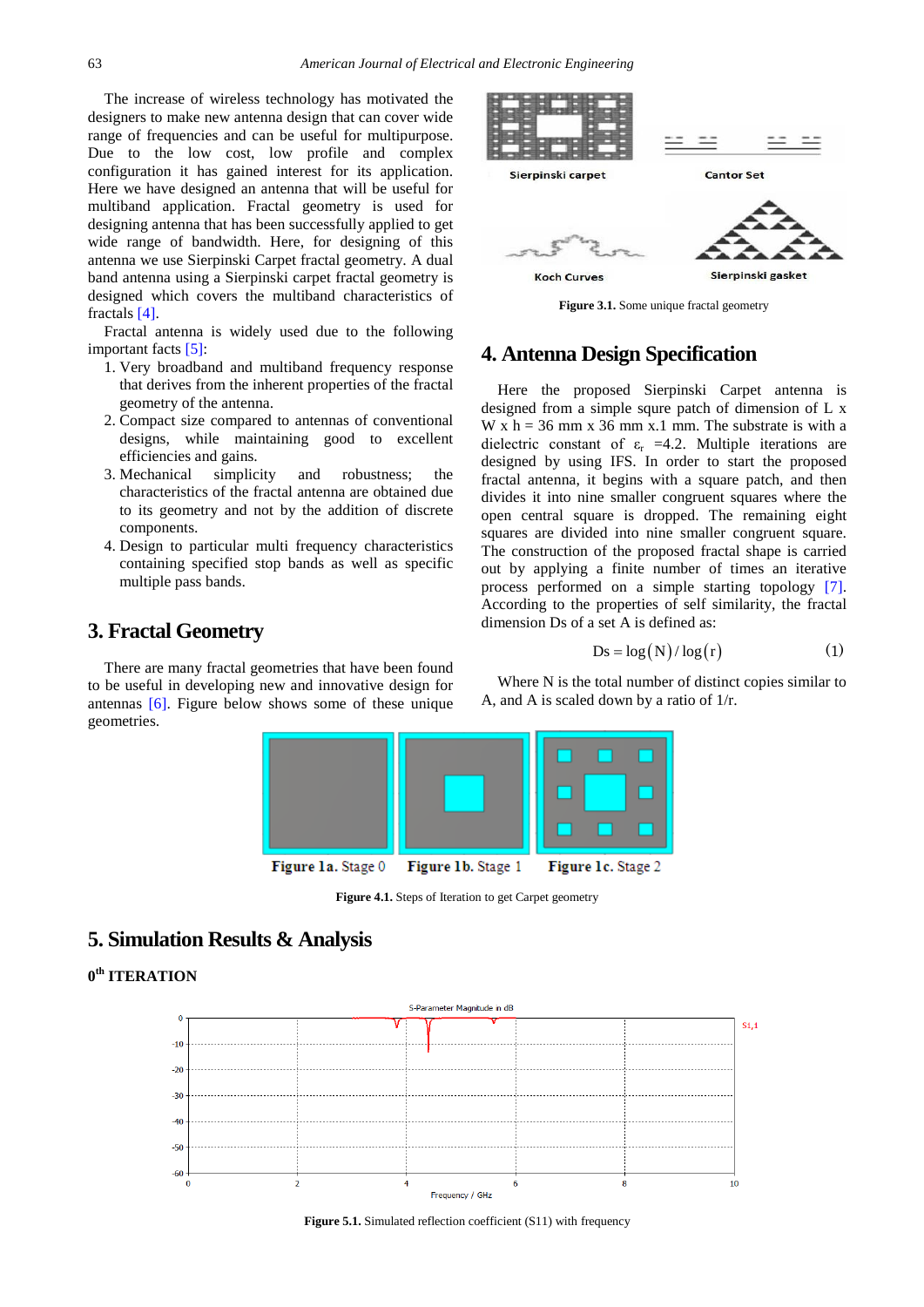

**Figure 5.2.** Variation of VSWR with frequency

### **1st ITERATION**



**Figure 5.3.** Simulated reflection coefficient (S11) with frequency



**Figure 5.4.** Variation of VSWR with frequency



**Figure 5.5.** 3D plot for directivity at 8.551 GHz



**Figure 5.6.** 3D plot for realized gain at 8.551 GHz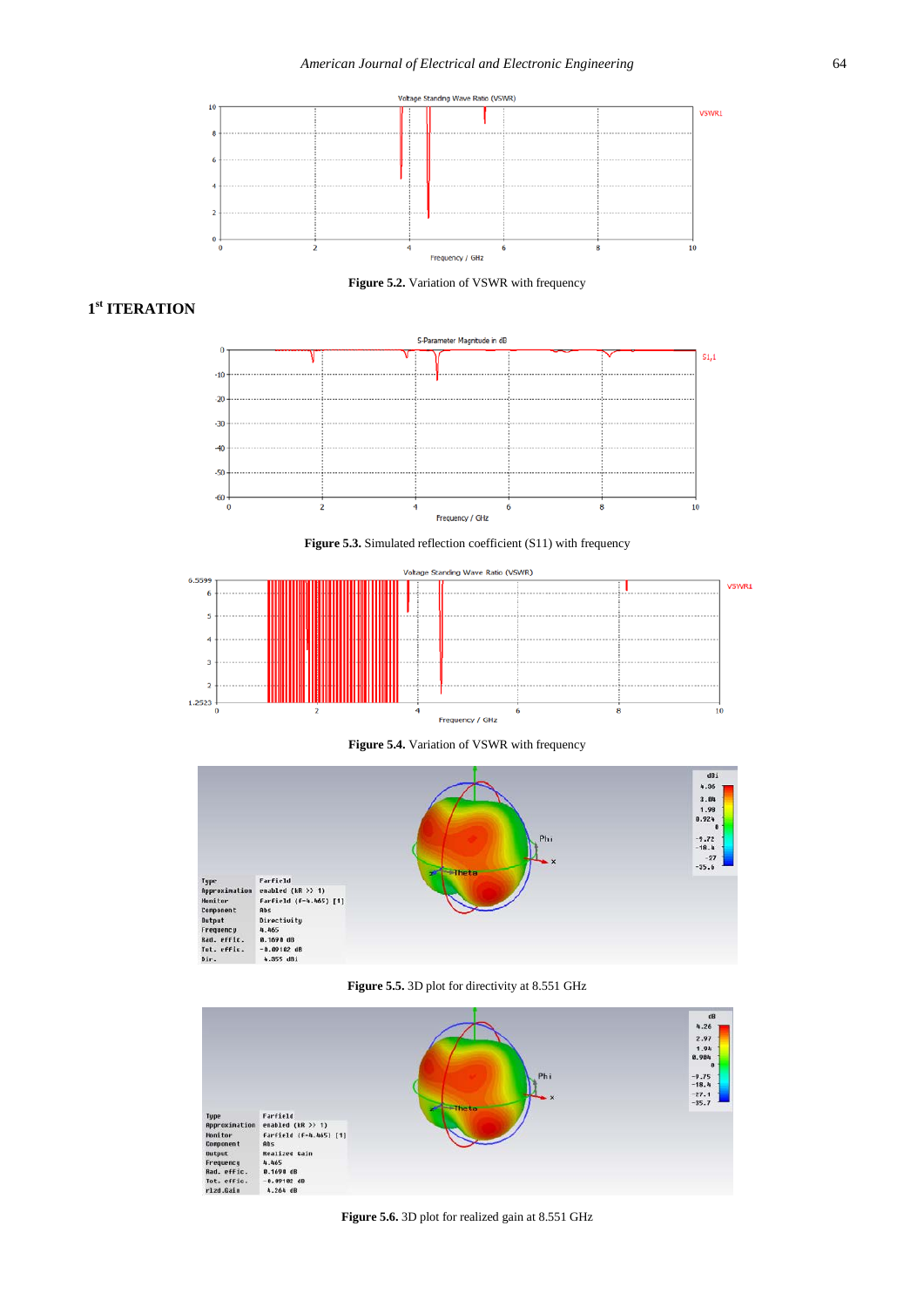# **2nd ITERATION**



**Figure 5.7.** Simulated reflection coefficient (S11) with frequency



**Figure 5.8.** Variation of VSWR with frequency



**Figure 5.9.** 3D plot for realized gain at 6.058 GHz



**Figure 5.10.** 3D plot for directivity at 6.058 GHz



**Figure 5.11.** 3D plot for realized gain at 8.551 GHz